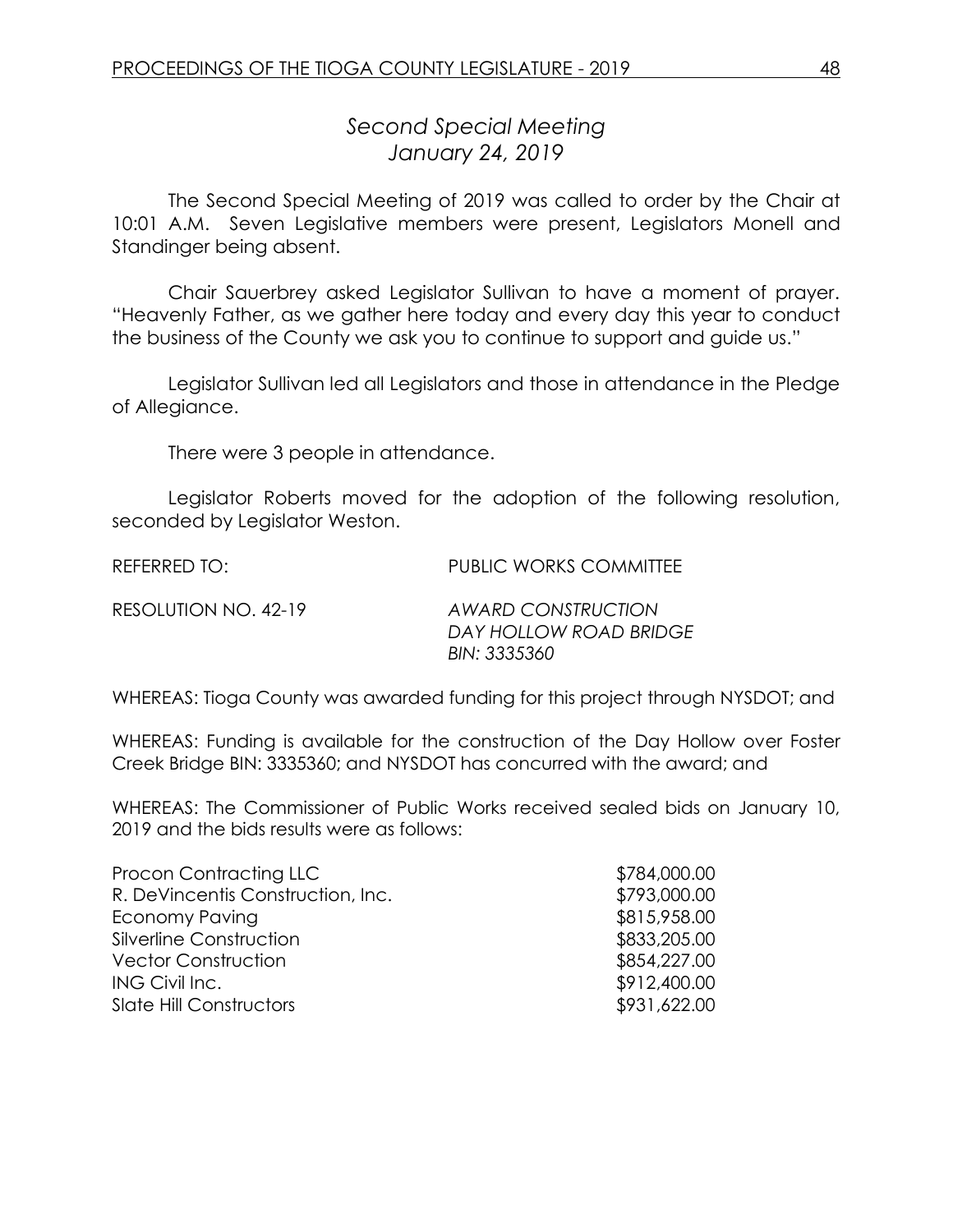WHEREAS: Barton & Loguidice, Syracuse, NY have completed the review of the bids and finds the low bidder Procon Contracting LLC, Vestal, NY meets all of the qualifications of the bid specifications; therefore be it

RESOLVED: That the Tioga County Legislature authorize awarding the bid to Procon Contracting, LLC Vestal, NY not to exceed \$784,000.00 to be paid out of the following account:

H5110.540004.H1606 – Day Hollow over Foster Creek Bridge – BIN 3335360

ROLL CALL VOTE

Yes – Legislators Sullivan, Weston, Balliet, Hollenbeck, Mullen, Sauerbrey, and Roberts.

No – None.

Absent – Legislators Monell and Standinger.

RESOLUTION ADOPTED.

Legislator Roberts moved for the adoption of the following resolution, seconded by Legislator Sullivan.

REFERRED TO: PUBLIC WORKS COMMITTEE

RESOLUTION NO. 43-19 *AUTHORIZING THE IMPLEMENTATION AND FUNDING OF THE COSTS OF 100% OF THE COSTS OF A TRANSPORTATION PROJECT WHICH MAY BE ELIGIBLE FOR FEDERAL AID AND OR STATE AID, OR REIMBURSEMENT FROM BRIDGE NY FUNDS*

WHEREAS: A project for the rehabilitation of BIN 3335400, West River Drive over Parks Creek, PIN 9754.81 (the Project) is eligible for funding under Title 23 U.S. Code, as amended, that calls for the apportionment of the costs of such program to be borne at the ratio of 95% Federal Funds and 5% non-Federal Funds; and

WHEREAS: The County of Tioga will design, let and construct the "project"; and

WHEREAS: The County of Tioga desires to advance the Project by making a commitment of 100% of the costs of the work of the Project or portions thereof;

NOW, THEREFORE, the Tioga County Legislature, duly convened does hereby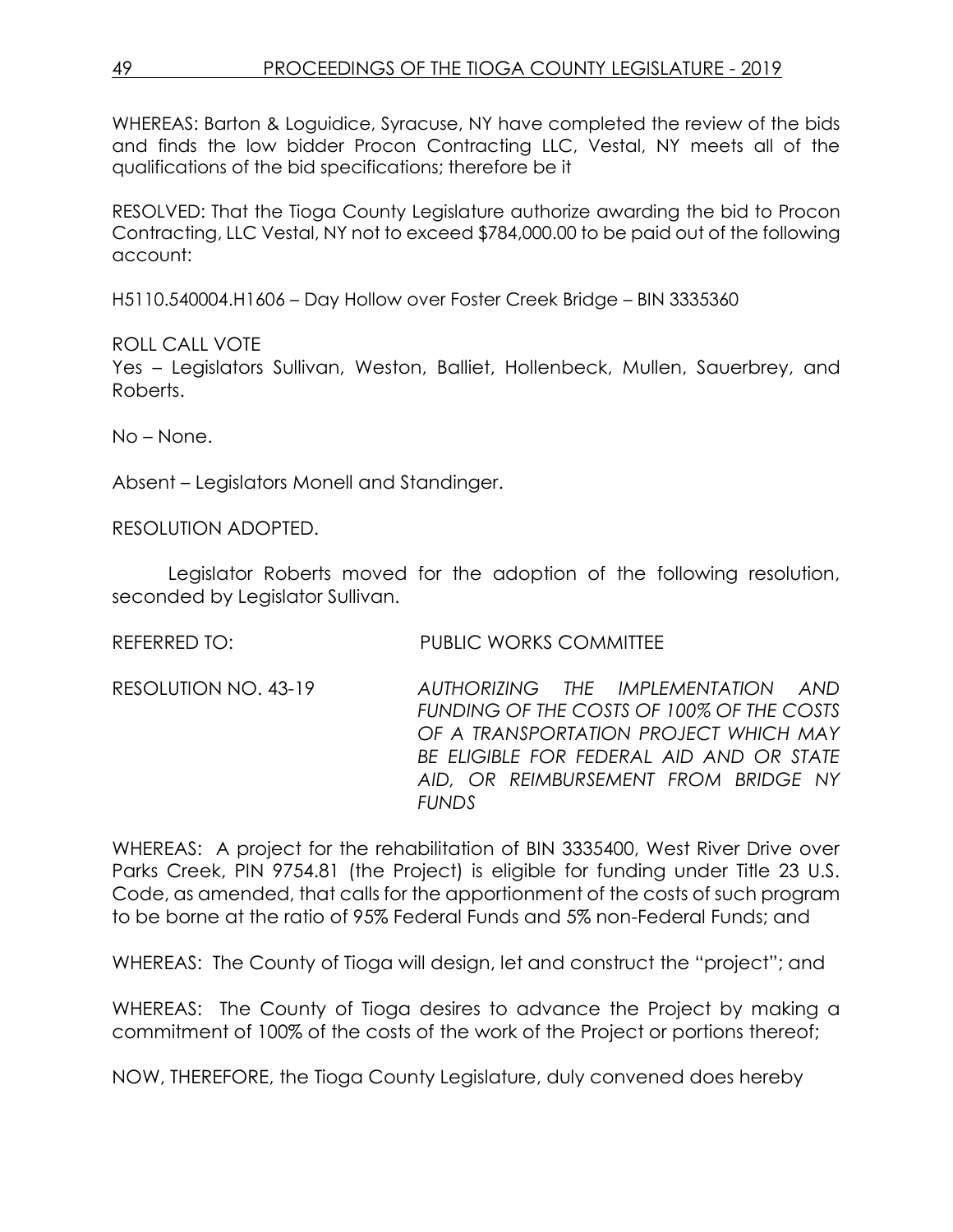RESOLVED: That the Tioga County Legislature hereby approves the abovesubject project; and it is hereby further

RESOLVED: That the Tioga County Legislature hereby authorizes the County of Tioga to pay 100% of the cost of the Preliminary Engineering / Design work for the Project or portions thereof, with the understanding that qualified costs may be eligible for Federal-aid, State-aid, or reimbursement from Bridge NY funds; and it is further

RESOLVED: That the sum of \$130,000 is hereby appropriated from the West River Drive Bridge account H5110.540004.H1903 and made available to cover the costs of participation in the above phases of the Project; and it is further

RESOLVED: That the Tioga County Legislature hereby agrees that the County of Tioga shall be responsible for all costs of the project which exceed the amount of Federal-aid, State-aid, or NY Bridge Funding Awarded to the County of Tioga; and it is further

RESOLVED: That in the event the Project costs not covered by Federal-aid, Stateaid, or NY Bridge funding exceeds the amount appropriated above, the Tioga County Legislature shall convene as soon as possible to appropriate said excess amount immediately upon notification by the New York State Department of Transportation thereof, and it is further

RESOLVED: That the County of Tioga hereby agrees that construction of the Project shall begin no later than twenty-four (24) months after award and that the construction phase of the Project shall be completed within thirty (30) months; and it is further

RESOLVED: That the Chair of the Tioga County Legislature be and is hereby authorized to execute on behalf of the County of Tioga, all necessary Agreements, certifications or reimbursement requests for Federal Aid and/or State Aid with the New York State Department of Transportation in connection with the advancement or approval of the Project and providing for the administration of the Project and the County of Tioga's funding of project costs and permanent funding of the local share of federal-aid and state-aid eligible Project costs and all Project costs within appropriations therefore that are not so eligible, and it is further

RESOLVED: That a certified copy of this resolution be filed with the New York State Commissioner of Transportation by attaching it to any necessary Agreement in connection with the Project, and it is further

RESOLVED: That this Resolution shall take effect immediately.